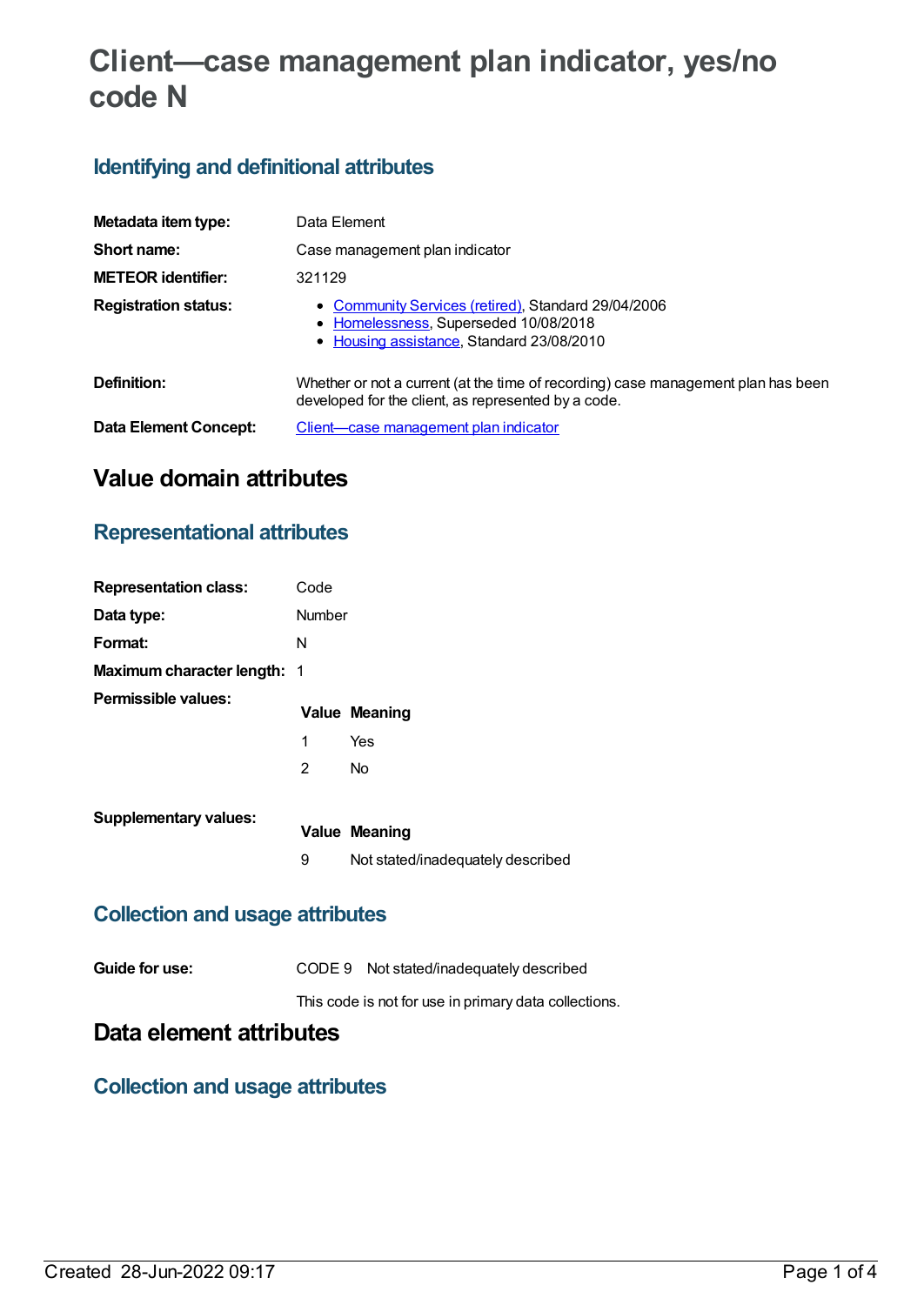| <b>Collection methods:</b> | This metadata item would be collected either at an initial assessment or<br>subsequent assessments of a person(s).                                                                                                                                                                                                                                                      |  |  |
|----------------------------|-------------------------------------------------------------------------------------------------------------------------------------------------------------------------------------------------------------------------------------------------------------------------------------------------------------------------------------------------------------------------|--|--|
|                            | Due to the variety across community services as to what constitutes a case<br>management plan, and whether it is considered to be developed, agreed to and<br>implemented, it is up to individual collections to further clearly specify these aspects<br>when collecting data for their individual purposes. This could include whether or not<br>the plan is written. |  |  |
|                            | An example of a question used by the Day Therapy Centre program (DTC) to<br>establish whether a care plan has been developed for the client is:                                                                                                                                                                                                                         |  |  |
|                            | Was a care plan developed for the person?                                                                                                                                                                                                                                                                                                                               |  |  |
|                            | $\bullet$ Yes<br>$\bullet$ No                                                                                                                                                                                                                                                                                                                                           |  |  |
|                            | Individual collections may also have certain quality issues regarding case<br>management plans that may be as important as whether or not one has been<br>developed.                                                                                                                                                                                                    |  |  |
| Comments:                  | A case management plan is a personal plan or a support agreement that usually<br>has a statement of the person(s) problems or needs, some goals for the person(s)<br>and strategies to achieve those goals. It is usually developed between the person<br>and agency as a result of an assessment process.                                                              |  |  |
|                            | The plan or agreement can relate to services provided by one agency or a number<br>of agencies.                                                                                                                                                                                                                                                                         |  |  |
|                            |                                                                                                                                                                                                                                                                                                                                                                         |  |  |

#### **Source and reference attributes**

| <b>Submitting organisation:</b> | Australian Institute of Health and Welfare                  |
|---------------------------------|-------------------------------------------------------------|
| Origin:                         | National Community Services Data Dictionary Version 2, 2000 |

# **Relational attributes**

| Related metadata<br>references:                             | See also Client-case management goal status, code N                                                                                       |
|-------------------------------------------------------------|-------------------------------------------------------------------------------------------------------------------------------------------|
|                                                             | • Community Services (retired), Standard 17/11/2010<br>• Homelessness, Superseded 10/08/2018<br>• Housing assistance, Standard 23/08/2010 |
|                                                             | Supersedes Client-case management plan indicator, code N                                                                                  |
|                                                             | • Community Services (retired), Superseded 29/04/2006                                                                                     |
|                                                             | Has been superseded by Client—case management plan indicator, yes/no code N                                                               |
|                                                             | • Homelessness, Standard 10/08/2018                                                                                                       |
|                                                             | See also Client-reason case management plan does not exist, code N                                                                        |
|                                                             | • Community Services (retired), Standard 17/11/2010<br>• Homelessness, Superseded 10/08/2018<br>• Housing assistance, Standard 23/08/2010 |
|                                                             | See also Client-reason case management plan does not exist, text [A(50)]                                                                  |
|                                                             | • Community Services (retired), Standard 19/09/2013<br>• Homelessness, Superseded 10/08/2018<br>• Housing assistance, Standard 01/05/2013 |
| <b>Implementation in Data Set</b><br><b>Specifications:</b> | <b>SAAP Client Collection National Minimum Data SetCommunity Services (retired),</b><br>Retired 01/07/2011                                |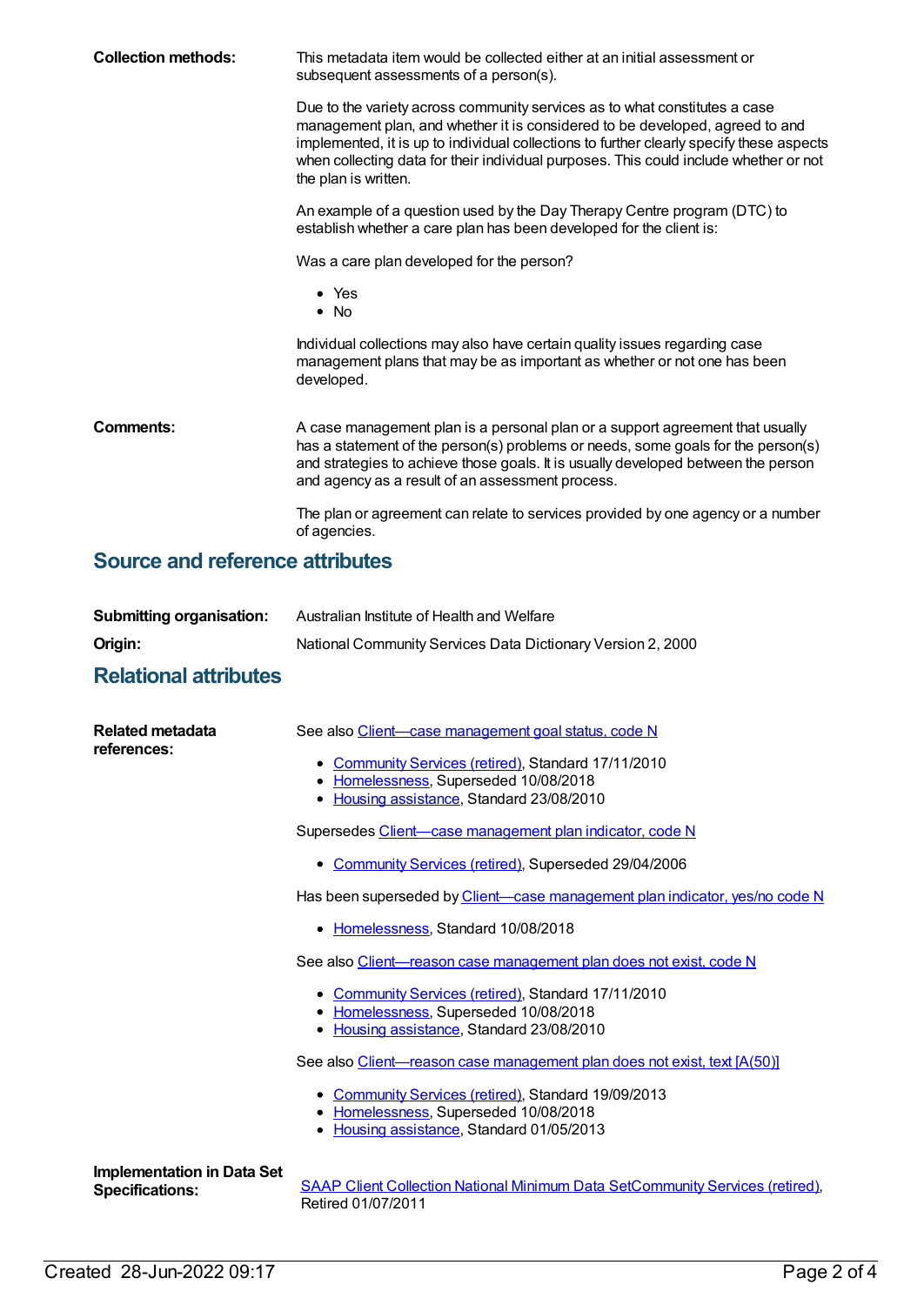#### *DSS specific information:*

This items records the view of the service provider at the end of the support period as to whether a case management plan was developed and agreed to by the client.

Specialist [Homelessness](https://meteor.aihw.gov.au/content/398238) Services NMDS 201[1Homelessness](https://meteor.aihw.gov.au/RegistrationAuthority/14), Superseded 01/05/2013 Housing [assistance](https://meteor.aihw.gov.au/RegistrationAuthority/11), Superseded 01/05/2013

*Implementation start date:* 01/07/2011

Specialist [Homelessness](https://meteor.aihw.gov.au/content/508954) Services NMDS 2012-1[3Homelessness](https://meteor.aihw.gov.au/RegistrationAuthority/14), Superseded 01/05/2013 Housing [assistance](https://meteor.aihw.gov.au/RegistrationAuthority/11), Superseded 01/05/2013

*Implementation start date:* 01/07/2012

*Implementation end date:* 30/06/2013

Specialist [Homelessness](https://meteor.aihw.gov.au/content/505626) Services NMDS 2013-1[4Homelessness](https://meteor.aihw.gov.au/RegistrationAuthority/14), Superseded 26/08/2014 Housing [assistance](https://meteor.aihw.gov.au/RegistrationAuthority/11), Superseded 26/08/2014

*Implementation start date:* 01/07/2013

*Implementation end date:* 30/06/2014

*Conditional obligation:*

In the Specialist Homelessness Services NMDS, this item is only asked of clients.

*DSS specific information:*

In the Specialist Homelessness Services NMDS, this data element is collected at the end of each reporting period, ie each calendar month.

Specialist [Homelessness](https://meteor.aihw.gov.au/content/581255) Services NMDS 2014-1[5Homelessness](https://meteor.aihw.gov.au/RegistrationAuthority/14), Superseded 24/11/2016 Housing [assistance](https://meteor.aihw.gov.au/RegistrationAuthority/11), Superseded 24/11/2016

*Implementation start date:* 01/07/2014

*Implementation end date:* 30/06/2015

*Conditional obligation:*

In the Specialist Homelessness Services NMDS, this item is only asked of clients.

*DSS specific information:*

In the Specialist Homelessness Services NMDS, this data element is collected at the end of each reporting period, ie each calendar month.

Specialist [Homelessness](https://meteor.aihw.gov.au/content/658005) Services NMDS 2015-1[7Homelessness](https://meteor.aihw.gov.au/RegistrationAuthority/14), Superseded 24/11/2016